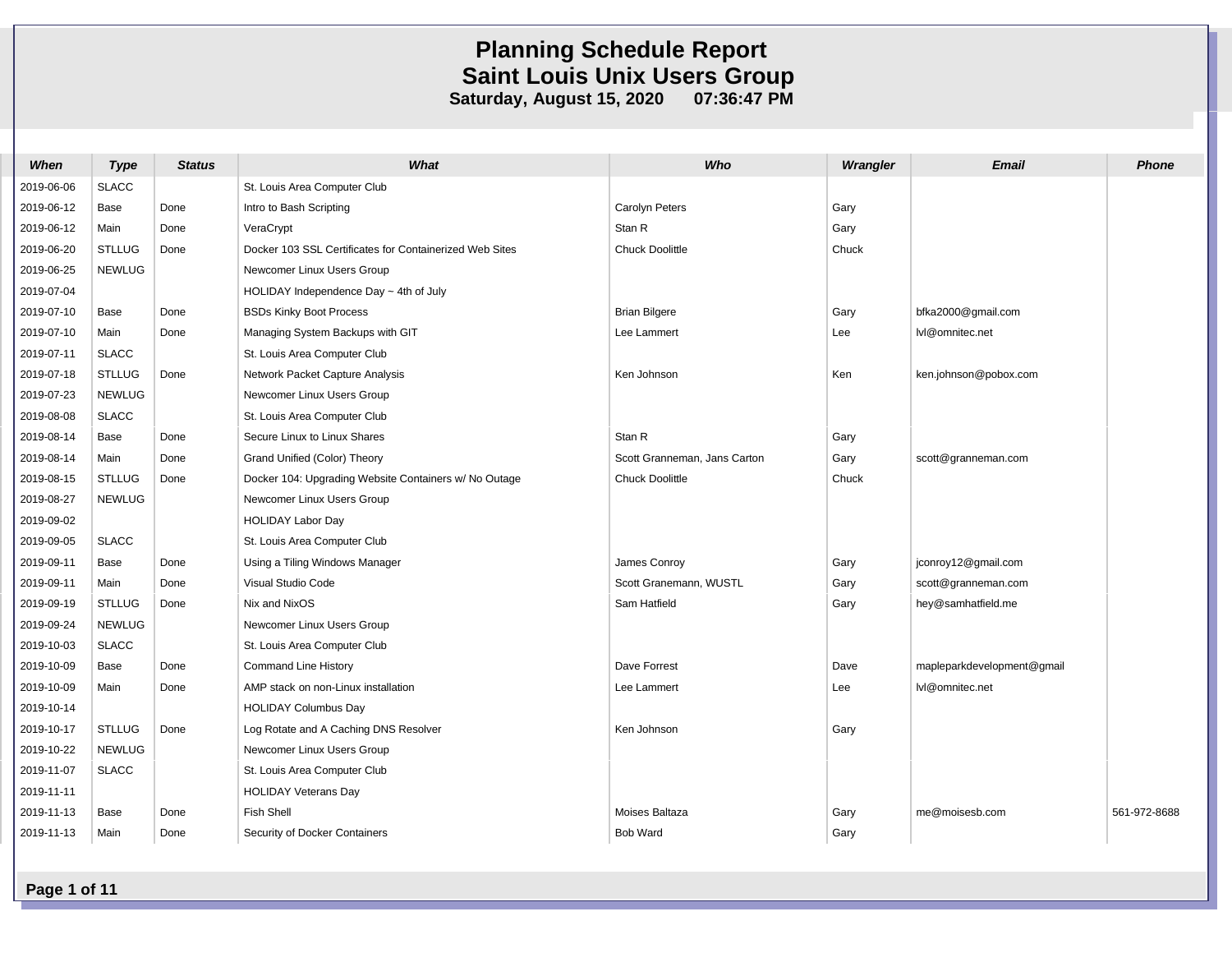| When       | <b>Type</b>   | <b>Status</b> | What                                                 | Who                            | Wrangler  | Email                       | <b>Phone</b> |
|------------|---------------|---------------|------------------------------------------------------|--------------------------------|-----------|-----------------------------|--------------|
| 2019-11-21 | <b>STLLUG</b> | Done          | Variables in the BASH shell                          | Steven Lembark                 | Gary      | lembark@wrkhors.com         |              |
| 2019-11-26 | <b>NEWLUG</b> |               | Newcomer Linux Users Group ~ Prairie Commons         |                                | Stan      |                             |              |
| 2019-11-28 |               |               | HOLIDAY Thanksgiving day                             |                                |           |                             |              |
| 2019-12-02 | Steercom      |               | <b>SLUUG Steering Committee</b>                      |                                |           |                             |              |
| 2019-12-05 | <b>SLACC</b>  |               | St. Louis Area Computer Club ~ Thornhill             |                                | Phil      |                             |              |
| 2019-12-09 |               |               | PARTY "All Techie Groups"                            |                                | Gary      |                             |              |
| 2019-12-11 | Base          | <b>AWOL</b>   | Something on AWK                                     | James Conroy                   | Gary      | jconroy12@gmail.com         |              |
| 2019-12-11 | Main          | Done          | <b>Container Orchestration</b>                       | Matt Skipton for WWT           | Lee       |                             |              |
| 2019-12-17 | <b>NEWLUG</b> |               | Newcomer Linux Users Group ~ 3rd Tue Prairie Commons |                                | Stan      |                             |              |
| 2019-12-19 | <b>STLLUG</b> | Done          | Raspberry Pi Crypto Mining                           | Gary Thompson                  | Gary      | johnny@johnypumphandle.com  |              |
| 2019-12-24 |               |               | Christmas Eve                                        |                                |           |                             |              |
| 2019-12-25 |               |               | <b>HOLIDAY Christmas Day</b>                         |                                |           |                             |              |
| 2019-12-30 | Steercom      |               | SLUUG Steering Committee for January 2020            |                                |           |                             |              |
| 2019-12-31 |               |               | New Years Eve                                        |                                |           |                             |              |
| 2020-01-01 |               |               | HOLIDAY New Year 2020                                |                                |           |                             |              |
| 2020-01-02 | <b>SLACC</b>  |               | St. Louis Area Computer Club ~ Thornhill             |                                | Phil      |                             |              |
| 2020-01-08 | Base          | Done          | AWK and sed                                          | James Conroy                   | Gary      | jconroy12@gmail.com         |              |
| 2020-01-08 | Main          | Done          | Cloud Concepts for Unix Gurus                        | Joe Epplin                     | R. Seibel | epplinj@objectcomputing.com |              |
| 2020-01-16 | <b>STLLUG</b> | Done          | CEPH File System                                     | Michael Carrington of SuSE     | Gary      | mcarrington@suse.com        |              |
| 2020-01-20 |               |               | <b>HOLIDAY MLK Day</b>                               |                                |           |                             |              |
| 2020-01-28 | <b>NEWLUG</b> |               | Newcomer Linux Users Group ~ Prairie Commons         |                                | Stan      |                             |              |
| 2020-02-03 | Steercom      |               | SLUUG Steering Committee                             |                                |           |                             |              |
| 2020-02-06 | <b>SLACC</b>  |               | St. Louis Area Computer Club ~ Rock Road             |                                | Phil      |                             |              |
| 2020-02-12 |               |               | SLUUG Annual Meeting and Elections                   |                                |           |                             |              |
| 2020-02-12 | Base          | Done          | File permissions                                     | Stan R                         |           |                             |              |
| 2020-02-12 | Main          | Done          | AWS VPS Amazon Virtual Private Cloud                 | Steven Lembark                 | Gary      | lembark@wrkhors.com         |              |
| 2020-02-17 |               |               | <b>HOLIDAY Presidents Day</b>                        |                                |           |                             |              |
| 2020-02-20 | STLLUG        | Done          | ANTI-SPAM with Sender Policy Framework               | Dave Forrest                   | Gary      | mapleparkdevelopment@gmail. |              |
| 2020-02-25 | <b>NEWLUG</b> |               | Newcomer Linux Users Group ~ Rock Road               |                                | Stan      |                             |              |
| 2020-03-02 | Steercom      |               | SLUUG Steering Committee and Count Ballots           |                                |           |                             |              |
| 2020-03-11 | Base          | Done          | <b>NMAP Scripts</b>                                  | Tony Zafiropoulos SysEngr CISA | Gary      |                             |              |
| 2020-03-11 | Main          | Done          | Amateur Radio and Open Source Software               | Kyle Krieg                     | Lee       | aa0z@slsrc.org              |              |
| 2020-03-12 | <b>SLACC</b>  |               | St. Louis Area Computer Club ~ 2nd Thu Thornhill     |                                | Phil      |                             |              |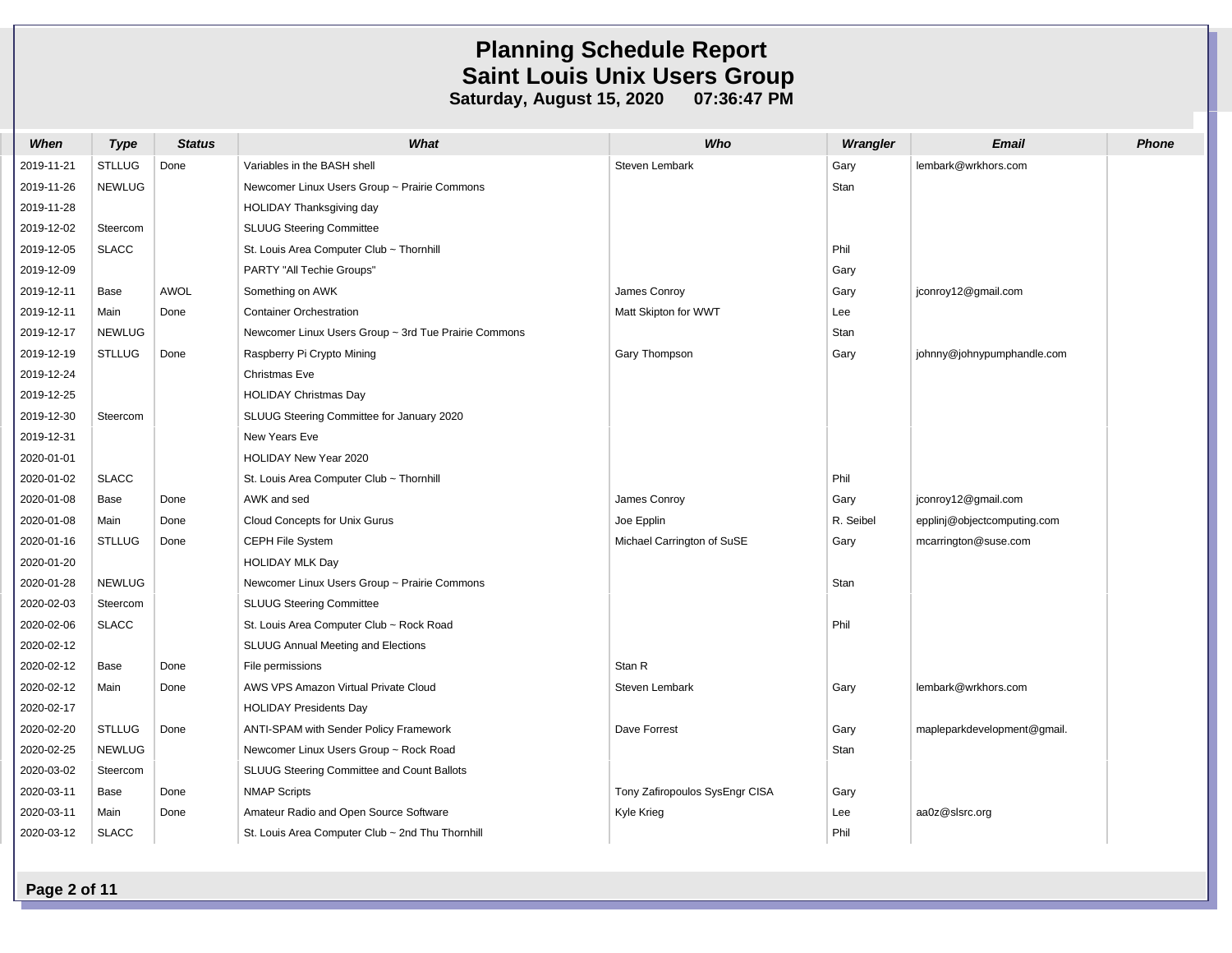| When       | <b>Type</b>   | <b>Status</b> | What                                             | Who                    | Wrangler  | Email                       | <b>Phone</b> |
|------------|---------------|---------------|--------------------------------------------------|------------------------|-----------|-----------------------------|--------------|
| 2020-03-19 | <b>STLLUG</b> | Done          | Hardware: FPGAs, ASICs, CPUs                     | <b>Brice Meyer</b>     | Gary      | bmeyer@sei.cmu.edu          |              |
| 2020-03-24 | <b>NEWLUG</b> | Cancelled     | Newcomer Linux Users Group ~ Thornhill           |                        | Stan      |                             |              |
| 2020-03-30 | Steercom      |               | SLUUG Steering Committee for April               |                        |           |                             |              |
| 2020-04-02 | <b>SLACC</b>  |               | St. Louis Area Computer Club ~ ONLINE            |                        | Phil      |                             |              |
| 2020-04-04 |               |               | Library Reservations $\sim$ Indefinet Delay      | Stan & Phil?           |           |                             |              |
| 2020-04-08 | Base          | Done          | Working ONLINE $\sim$ A Familiarity Period       | Stan R                 | Gary      | stanr@sluug.org             | 314-298-1183 |
| 2020-04-08 | Main          | Done          | Django                                           | <b>Tyler Rudie</b>     | Gary      | rudiet@gmail.com            | 636-734-8977 |
| 2020-04-16 | <b>STLLUG</b> | Done          | Linux at the Open Network Laboratory WUSTL       | Dr. Parwatkar of WUSTL | Ken J.    |                             |              |
| 2020-04-28 | <b>NEWLUG</b> |               | Newcomer Linux Users Group ~ ONLINE              |                        | Stan      |                             |              |
| 2020-05-04 | Steercom      |               | SLUUG Steering Committee ~ ONLINE                |                        |           |                             |              |
| 2020-05-07 | <b>SLACC</b>  |               | St. Louis Area Computer Club ~ ONLINE            |                        | Phil      |                             |              |
| 2020-05-13 | Base          | <b>AWOL</b>   | Magic Mirrors and Smoke                          | Stan Reichardt         |           |                             |              |
| 2020-05-13 | Main          | Done          | Websites with Let's Encrypt Certs                | Lee Lammert            |           |                             |              |
| 2020-05-21 | <b>STLLUG</b> | Done          | <b>Bash Interpolation</b>                        | Steven Lembark         | Gary      | lembark@wrkhors.com         |              |
| 2020-05-25 |               |               | <b>HOLIDAY Memorial Day</b>                      |                        |           |                             |              |
| 2020-05-26 | <b>NEWLUG</b> |               | Newcomer Linux Users Group ~ ONLINE              |                        | Stan      |                             |              |
| 2020-06-01 | Steercom      |               | SLUUG Steering Committee ~ ONLINE                |                        |           |                             |              |
| 2020-06-04 | <b>SLACC</b>  |               | St. Louis Area Computer Club ~ ONLINE            |                        | Phil      |                             |              |
| 2020-06-10 | Base          | Done          | Activating Linux on a Chromebook                 | Don Ellis              | Gary      |                             |              |
| 2020-06-10 | Main          | Done          | <b>DNS Wars</b>                                  | <b>David Forrest</b>   | Gary      | mapleparkdevelopment@gmail. |              |
| 2020-06-18 | <b>STLLUG</b> | Done          | Ethereum/VeChain Supply Chain                    | Brendan Laiben         | R. Seibel | laibenb@objectcomputing.com |              |
| 2020-06-23 | <b>NEWLUG</b> |               | Newcomer Linux Users Group ~ ONLINE              |                        | Stan      |                             |              |
| 2020-06-29 | Steercom      |               | SLUUG Steering Committee for July ~ ONLINE       |                        |           |                             |              |
| 2020-07-02 | <b>SLACC</b>  |               | St. Louis Area Computer Club ~ ONLINE            |                        |           |                             |              |
| 2020-07-04 |               |               | HOLIDAY Independence Day $\sim$ 4th of July      |                        |           |                             |              |
| 2020-07-08 | Base          | Done          | A Gentle Intoduction to Markdown                 | Ed Howland             | gary      | ed.howland@gmail.com        |              |
| 2020-07-08 | Main          | Done          | A Gentle Intoductiion to Docker                  | <b>Robert Citek</b>    | gary      | Robert.Citek@gmail.com      |              |
| 2020-07-16 | <b>STLLUG</b> | Done          | Using UNIX CLI tools written in Rust             | Michael Madden         | gary      | michael_madden@fastmail.com |              |
| 2020-07-28 | <b>NEWLUG</b> |               | Newcomer Linux Users Group ~ ONLINE              |                        |           |                             |              |
| 2020-08-03 | Steercom      |               | SLUUG Steering Committee ~ ONLINE                |                        |           |                             |              |
| 2020-08-06 | <b>SLACC</b>  |               | St. Louis Area Computer Club ~ ONLINE            |                        |           |                             |              |
| 2020-08-12 | Base          | Done          | Using dnsmasq to handle DHCP and name resolution | Dave Forrest           | Gary      |                             |              |
| 2020-08-12 | Main          | Done          | Voting Technologies and Security                 | Scott Granneman, WUSTL | Gary      | scott@granneman.com         |              |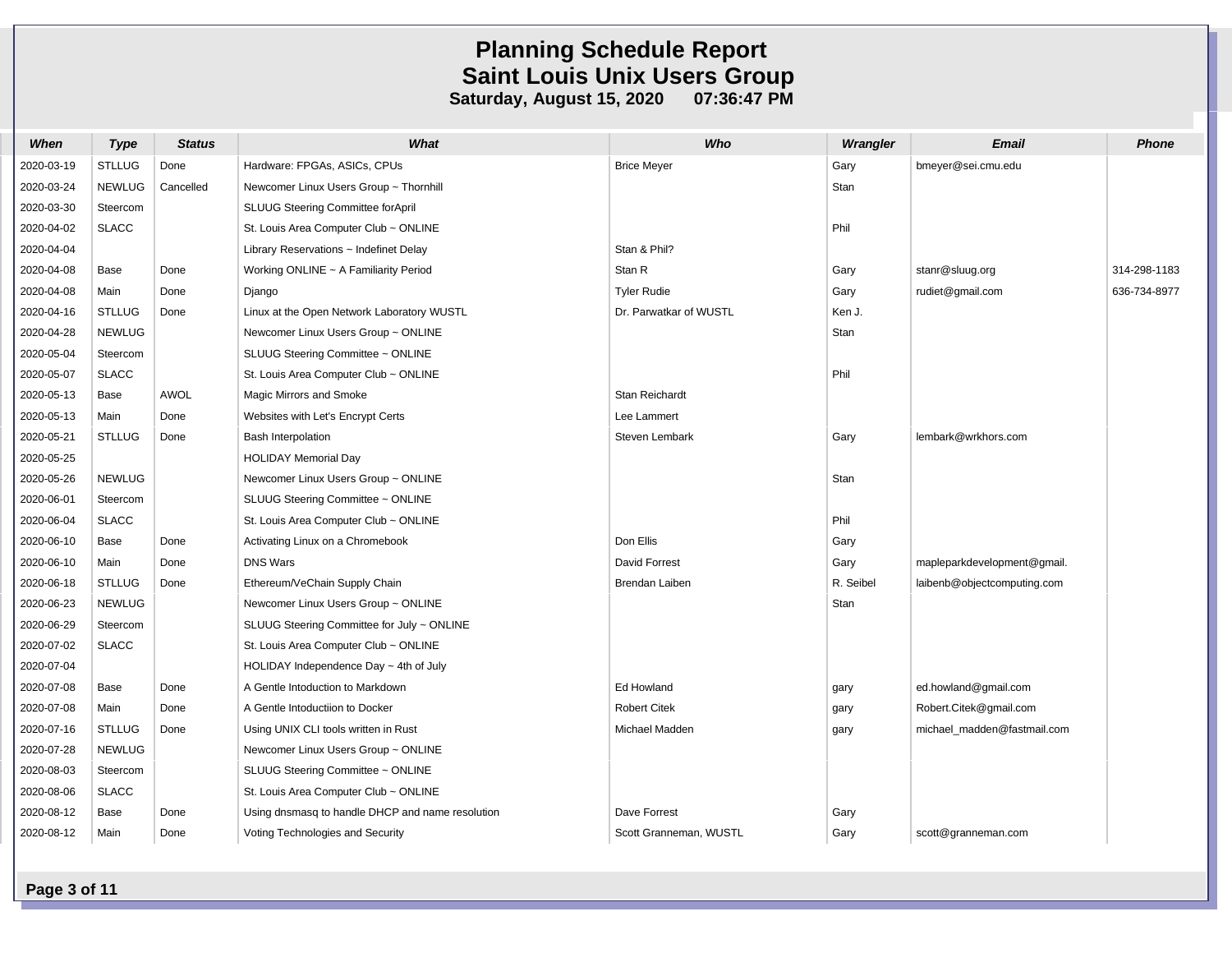| When       | <b>Type</b>   | <b>Status</b> | What                                               | Who                             | Wrangler  | Email                  | <b>Phone</b> |
|------------|---------------|---------------|----------------------------------------------------|---------------------------------|-----------|------------------------|--------------|
| 2020-08-20 | <b>STLLUG</b> | Confirmed     | Print Anywhere Authoring (i.e. Print-On-Demand)    | <b>Bryce Meyer</b>              | Gary      | bmeyer@sei.cmu.edu     |              |
| 2020-08-25 | <b>NEWLUG</b> |               | Newcomer Linux Users Group ~ ONLINE                |                                 |           |                        |              |
| 2020-08-31 | Steercom      |               | SLUUG Steering Committee for September ~ ONLINE    |                                 |           |                        |              |
| 2020-09-03 | <b>SLACC</b>  |               | St. Louis Area Computer Club ~ ONLINE              |                                 |           |                        |              |
| 2020-09-09 | Base          | Confirmed     | Apple Phone iOS 14 Details                         | Scott Granneman                 | Gary      | scott@granneman.com    |              |
| 2020-09-09 | Main          | Available     |                                                    |                                 |           |                        |              |
| 2020-09-09 | Main          | Idea          | Apple interfaces and accessories for audio & video | Don Ellis                       | Gary      |                        |              |
| 2020-09-09 | Main          | Idea          | Block Chain Concepts (WITHOUT ANY BITCOIN)         | Prof.Feng Hou, Maryville        | R. Seible | fhou@maryville.edu     |              |
| 2020-09-09 | Main          | Idea          | Collect all logins                                 | Joe Bohnenstiehl                | Gary      | jbohnens@gmail.com     |              |
| 2020-09-09 | Main          | Idea          | Computing for the Visually Impared                 | Ed Howland                      | Gary      | ed.howland@gmail.com   | 616-206-7911 |
| 2020-09-09 | Main          | Idea          | How Bad is Cryptocurrency                          | Steven Lembark                  | Gary      | lembark@wrkhors.com    |              |
| 2020-09-09 | Main          | Idea          | Ins and outs of Firewalld                          | Lee Lammert                     | Lee       |                        |              |
| 2020-09-09 | Main          | Idea          | Redhat OpenShift Container Platform                | https://OpenShift.com           |           |                        |              |
| 2020-09-09 | Main          | Idea          | Tsunami Vulnerability Scanner                      | Security Now! #775 - 07-14-20   |           |                        |              |
| 2020-09-09 | Main          | Idea          | Using git for distributed version control of files | <b>Robert Citek</b>             | gary      | Robert.Citek@gmail.com |              |
| 2020-09-09 | Main          | Idea          | Using High End Graphic Cards                       | <b>Brice Meyer</b>              | Gary      | bmeyer@sei.cmu.edu     |              |
| 2020-09-09 | Main          | Idea          | ZoneMinder (January 2020 was latest release)       | Andrew Bauer                    | Gary      |                        |              |
| 2020-09-09 | <b>TBD</b>    | Idea          | Ansible/Puppet on Cloud Containers                 | Frank M. Syler                  | Gary      | me@franksiler.com      |              |
| 2020-09-09 | TBD           | Idea          | OpenWrt ~ Secure Your Router with Linux            | https://openwrt.org/            |           |                        |              |
| 2020-09-09 | TBD           | Idea          | Overview of Functional Programming                 | $\ddot{\phantom{0}}$            |           |                        |              |
| 2020-09-09 | TBD           | Idea          | PXE boot using pfsense and freenas                 | <b>Wendell Barber</b>           | Gary      | pure102@hotmail.com    |              |
| 2020-09-09 | <b>TBD</b>    | Idea          | Raspberry Pi 4 Installation                        | <b>Brian Bilgere</b>            | Gary      | bfka2000@gmail.com     |              |
| 2020-09-09 | TBD           | Idea          | Ripgrep and FZF (should this be 2 seprate?)        | Tom Hrausicky                   | Gary      | tchrabusicky@gmail.com |              |
| 2020-09-09 | TBD           | Idea          | serverless on Cloud Containers                     | Frank M. Syler                  | Gary      | me@franksiler.com      |              |
| 2020-09-09 | <b>TBD</b>    | Idea          | Smoking Docker (58 slides)                         | Steven Lembark                  | Gary      | lembark@wrkhors.com    |              |
| 2020-09-09 | TBD           | Idea          | SUSE on Raspberry Pi                               | Joe Bohnenstiehl                | Gary      | jbohnens@gmail.com     |              |
| 2020-09-09 | TBD           | Idea          | terraform on Cloud Containers                      | Frank M. Syler                  | Gary      | me@franksiler.com      |              |
| 2020-09-09 | TBD           | Idea          | Yubikey ~ Multi Factor Authentication Device       | $\overline{?}$                  |           |                        |              |
| 2020-09-17 | <b>STLLUG</b> | Available     |                                                    |                                 |           |                        |              |
| 2020-09-17 | <b>STLLUG</b> | Idea          | IBM and Red Hat                                    | George Switzer                  | Gary      | gswitzer@us.ibm.com    | 309-264-8569 |
| 2020-09-17 | <b>STLLUG</b> | Idea          | Microsoft's Windows Subsystem for Linux (WSL)      | Ahjay, Glenn, Brian W. Caldwell | Gary      |                        |              |
| 2020-09-17 | <b>STLLUG</b> | Idea          | Oracle Linux                                       | $\overline{?}$                  | Gary      |                        |              |
| 2020-09-22 | <b>NEWLUG</b> |               | Newcomer Linux Users Group ~ ONLINE                |                                 |           |                        |              |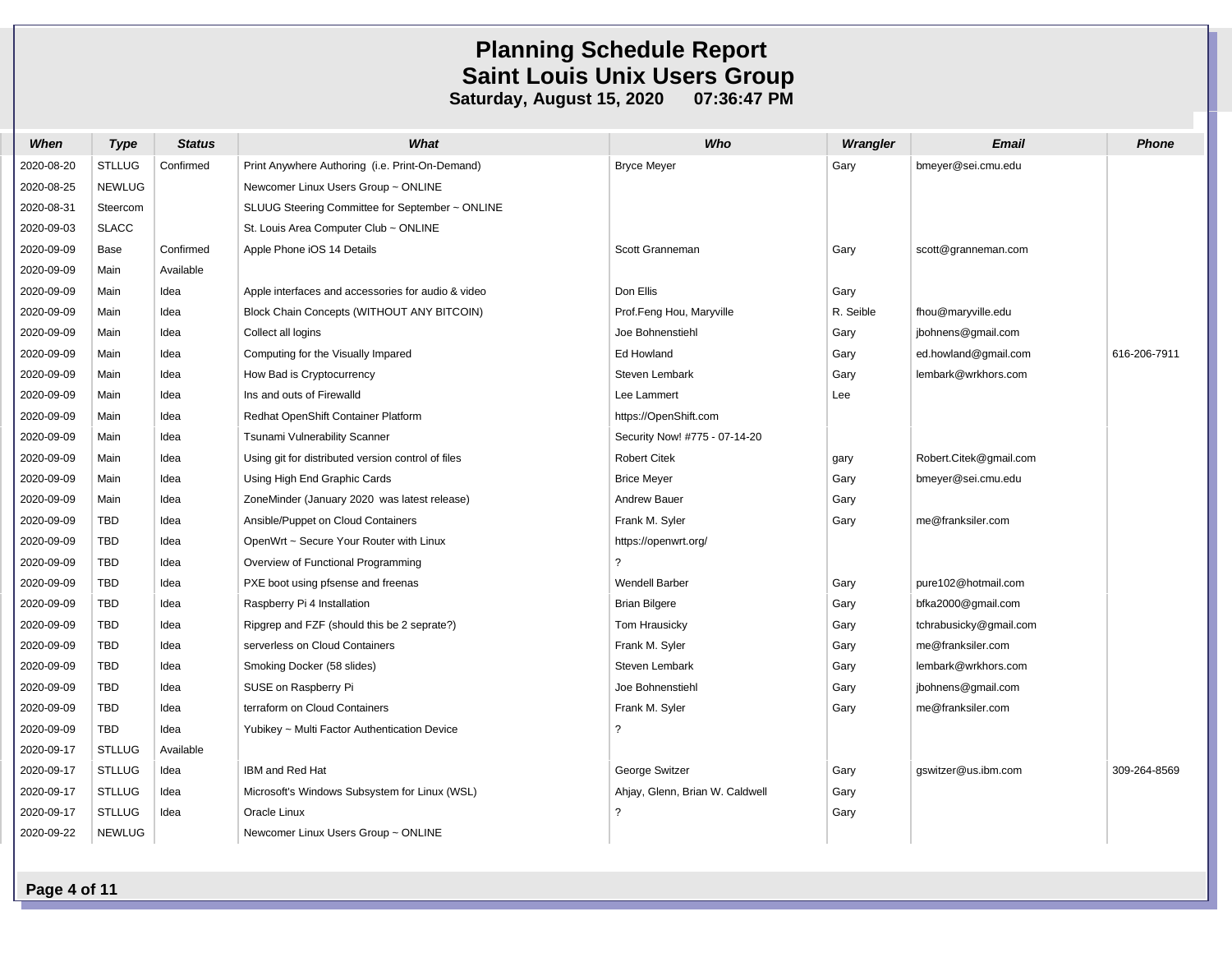| When       | <b>Type</b>  | <b>Status</b> | What                                                  | Who                          | Wrangler | <b>Email</b> | <b>Phone</b> |
|------------|--------------|---------------|-------------------------------------------------------|------------------------------|----------|--------------|--------------|
| 2020-10-01 | <b>SLACC</b> |               | St. Louis Area Computer Club ~ ONLINE                 |                              |          |              |              |
| 2020-10-03 |              |               | <b>Library Reservations</b>                           | Stan & Phil?                 |          |              |              |
| 2020-10-05 | Steercom     |               | SLUUG Steering Committee ~ ONLINE                     |                              |          |              |              |
| 2020-10-14 | Base         | Available     |                                                       |                              |          |              |              |
| 2020-10-14 | Base         | Idea          | Advantages and disadvantages of Linux                 | https://meterpreter.org/     |          |              |              |
| 2020-10-14 | Base         | Idea          | Audio processing software survey                      | ?                            |          |              |              |
| 2020-10-14 | Base         | Idea          | AWK and sed                                           | James Conroy BASE 2020-01-08 |          |              |              |
| 2020-10-14 | Base         | Idea          | Boot process                                          | $\tilde{?}$                  |          |              |              |
| 2020-10-14 | Base         | Idea          | Chkconfig, init.d, etc.                               | ?                            |          |              |              |
| 2020-10-14 | Base         | Idea          | Chrome / Chromium-browser                             | ?                            |          |              |              |
| 2020-10-14 | Base         | Idea          | Dia (drawing software)                                | stanr BASE 2013-01-09        |          |              |              |
| 2020-10-14 | Base         | Idea          | Division of OSS projects                              | $\tilde{?}$                  |          |              |              |
| 2020-10-14 | Base         | Idea          | DNS installation, setup, and configure                | $\overline{\phantom{0}}$     |          |              |              |
| 2020-10-14 | Base         | Idea          | DNS Using Different Servers                           | $\tilde{?}$                  |          |              |              |
| 2020-10-14 | Base         | Idea          | FILESYSTEMS(5) (see man fs)                           | 2                            |          |              |              |
| 2020-10-14 | Base         | Idea          | Finding Linux files and file contents                 | https://meterpreter.org/     |          |              |              |
| 2020-10-14 | Base         | Idea          | How to configure SSH in Linux                         | https://meterpreter.org/     |          |              |              |
| 2020-10-14 | Base         | Idea          | How to enable Remote Access MySQL                     | https://meterpreter.org/     |          |              |              |
| 2020-10-14 | Base         | Idea          | How to set up a UFW firewall                          | https://meterpreter.org/     |          |              |              |
| 2020-10-14 | Base         | Idea          | Installing OS-signing keys in UEFI                    | $\overline{\phantom{0}}$     |          |              |              |
| 2020-10-14 | Base         | Idea          | install OpenVPN Server in Linux                       | https://meterpreter.org/     |          |              |              |
| 2020-10-14 | Base         | Idea          | IRC ~ internet Relay Chat                             | $\tilde{?}$                  |          |              |              |
| 2020-10-14 | Base         | Idea          | Kallithea (source code repository hosting)            | $\tilde{?}$                  |          |              |              |
| 2020-10-14 | Base         | Idea          | LibreOffice Draw                                      | $\overline{\phantom{0}}$     |          |              |              |
| 2020-10-14 | Base         | Idea          | Linux Log Analysis                                    | https://meterpreter.org/     |          |              |              |
| 2020-10-14 | Base         | Idea          | Linux terminal shortcuts                              | https://meterpreter.org/     |          |              |              |
| 2020-10-14 | Base         | Idea          | MS Windows regedit - edit Windows registry from Linux | $\overline{\phantom{a}}$     |          |              |              |
| 2020-10-14 | Base         | Idea          | mutt email client                                     | Jeff Muse MAIN 2013-01-09    |          |              |              |
| 2020-10-14 | Base         | Idea          | nginx (web server, reverse proxy, etc.)               | $\tilde{?}$                  |          |              |              |
| 2020-10-14 | Base         | Idea          | OpenSSL (CSRs, certificates, s_client)                | $\overline{\phantom{0}}$     |          |              |              |
| 2020-10-14 | Base         | Idea          | <b>Physical Security</b>                              | ?                            |          |              |              |
| 2020-10-14 | Base         | Idea          | Regular expressions                                   | ?                            |          |              |              |
| 2020-10-14 | Base         | Idea          | Remote access to Linux, Windows, macOS                | $\overline{?}$               |          |              |              |

**Page 5 of 11**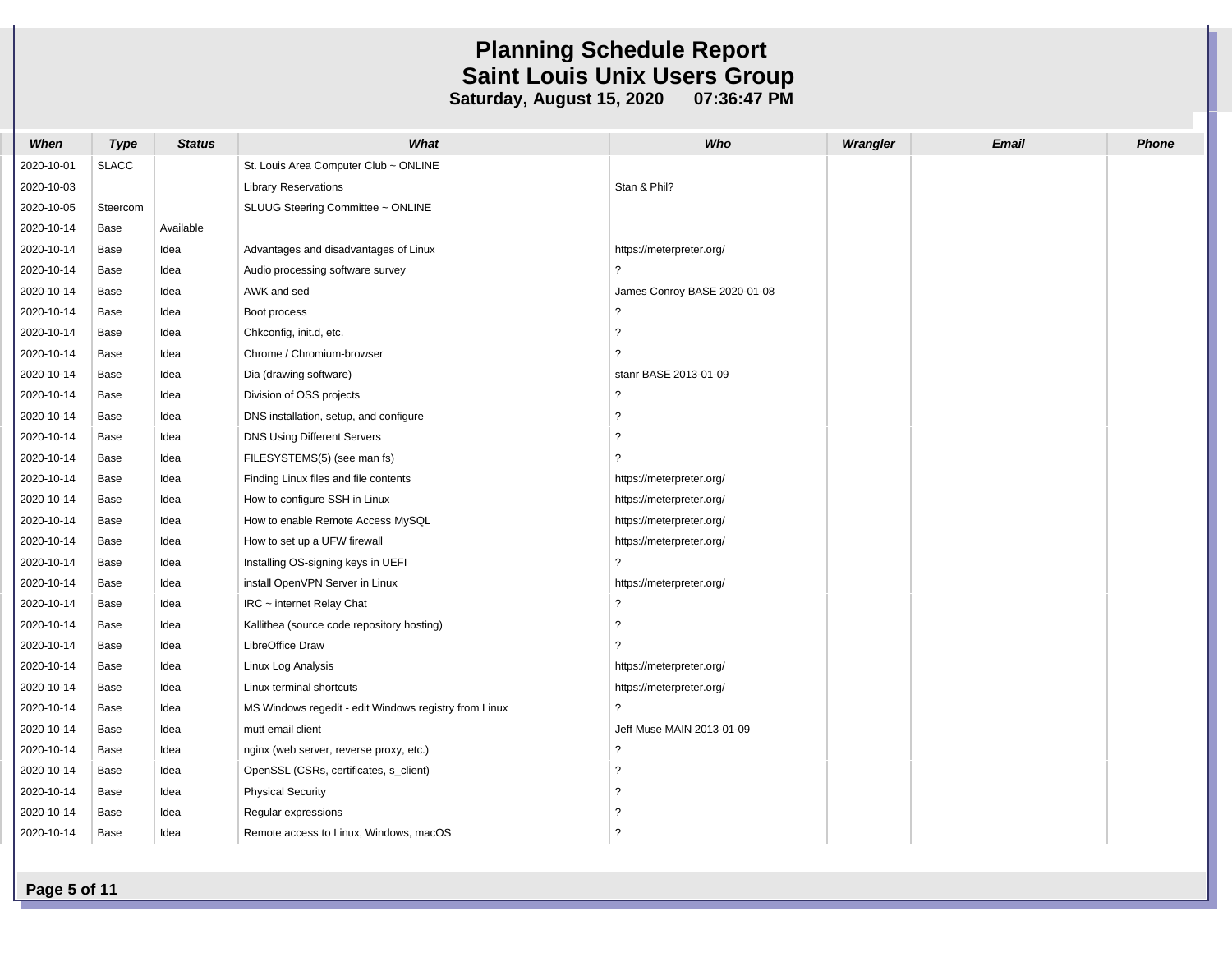| When       | Type | <b>Status</b> | What                                                        | Who                            | Wrangler | <b>Email</b>     | <b>Phone</b> |
|------------|------|---------------|-------------------------------------------------------------|--------------------------------|----------|------------------|--------------|
| 2020-10-14 | Base | Idea          | Secure Enhanced Linux (SELinux)?                            | https://meterpreter.org/       |          |                  |              |
| 2020-10-14 | Base | Idea          | Standard In/Out/Error, Redirection, and Pipes               | ?                              |          |                  |              |
| 2020-10-14 | Base | Idea          | Top 10 most useful Linux commands                           | https://meterpreter.org/       |          |                  |              |
| 2020-10-14 | Base | Idea          | Use cat command (can combine files)                         | https://meterpreter.org/       |          |                  |              |
| 2020-10-14 | Base | Idea          | Use cp, mv, rm, and touch commands $\sim$ manage files      | https://meterpreter.org/       |          |                  |              |
| 2020-10-14 | Base | Idea          | Use cut and paste commands                                  | $\overline{?}$                 |          |                  |              |
| 2020-10-14 | Base | Idea          | Use df to report file systrem disk space usage              | https://meterpreter.org/       |          |                  |              |
| 2020-10-14 | Base | Idea          | Use dig command to query DNS records                        | https://meterpreter.org/       |          |                  |              |
| 2020-10-14 | Base | Idea          | Use Fail2ban to secure SSH service                          | Ken Johnson STLLUG 2016-12-15  |          |                  |              |
| 2020-10-14 | Base | Idea          | Use gitso to support others (remotely)                      | $\tilde{?}$                    |          |                  |              |
| 2020-10-14 | Base | Idea          | Use grep to search for pattern in files                     | https://meterpreter.org/       |          |                  |              |
| 2020-10-14 | Base | Idea          | Use iperf command to diagnose network speed                 | https://meterpreter.org/       |          |                  |              |
| 2020-10-14 | Base | Idea          | Use locate command                                          | https://meterpreter.org/       |          |                  |              |
| 2020-10-14 | Base | Idea          | Use mkdir and rmdir command $\sim$ manage directories       | https://meterpreter.org/       |          |                  |              |
| 2020-10-14 | Base | Idea          | Use mount command and /etc/fstab file                       | ?                              |          |                  |              |
| 2020-10-14 | Base | Idea          | Use mtr command to diagnose network problems                | https://meterpreter.org/       |          |                  |              |
| 2020-10-14 | Base | Idea          | Use netstat to view all open ports on Linux                 | https://meterpreter.org/       |          |                  |              |
| 2020-10-14 | Base | Idea          | Use PGP/GPG in Email                                        | $\overline{?}$                 |          |                  |              |
| 2020-10-14 | Base | Idea          | Use ps, bg, fg, kill, killall, top, htop with processes     | https://meterpreter.org/       |          |                  |              |
| 2020-10-14 | Base | Idea          | Use rsync and grsync $\sim$ local/remote file copy          | ?                              |          |                  |              |
| 2020-10-14 | Base | Idea          | Use scp and sftp commands to transfer data                  | https://meterpreter.org/       |          |                  |              |
| 2020-10-14 | Base | Idea          | Use script and scriptreplay                                 | $\overline{?}$                 |          |                  |              |
| 2020-10-14 | Base | Idea          | Use sort and unig commands                                  | https://meterpreter.org/       |          |                  |              |
| 2020-10-14 | Base | Idea          | Use split and cat to divide and combine files               | https://meterpreter.org/       |          |                  |              |
| 2020-10-14 | Base | Idea          | Use ss to view network status                               | https://meterpreter.org/       |          |                  |              |
| 2020-10-14 | Base | Idea          | Use sync command (finish writes to USB thumbdrives)         | ?                              |          |                  |              |
| 2020-10-14 | Base | Idea          | Use tar and gzip commands $\sim$ archive and compress files | https://meterpreter.org/       |          |                  |              |
| 2020-10-14 | Base | Idea          | Use touch command                                           | https://meterpreter.org/       |          |                  |              |
| 2020-10-14 | Base | Idea          | Use vi/vim editor                                           | https://meterpreter.org/       |          |                  |              |
| 2020-10-14 | Base | Idea          | Video processing software survey                            | $\tilde{?}$                    |          |                  |              |
| 2020-10-14 | Base | Idea          | <b>WHOIS</b>                                                | $\overline{\phantom{0}}$       |          |                  |              |
| 2020-10-14 | Main | Available     |                                                             |                                |          |                  |              |
| 2020-10-14 | Main | Idea          | openVAS upgrade (No earlier than Oct)                       | Tony Zafiropoulos SysEngr CISA | Gary     | tonyz@CTiTEK.com | 314-504-3974 |

**Page 6 of 11**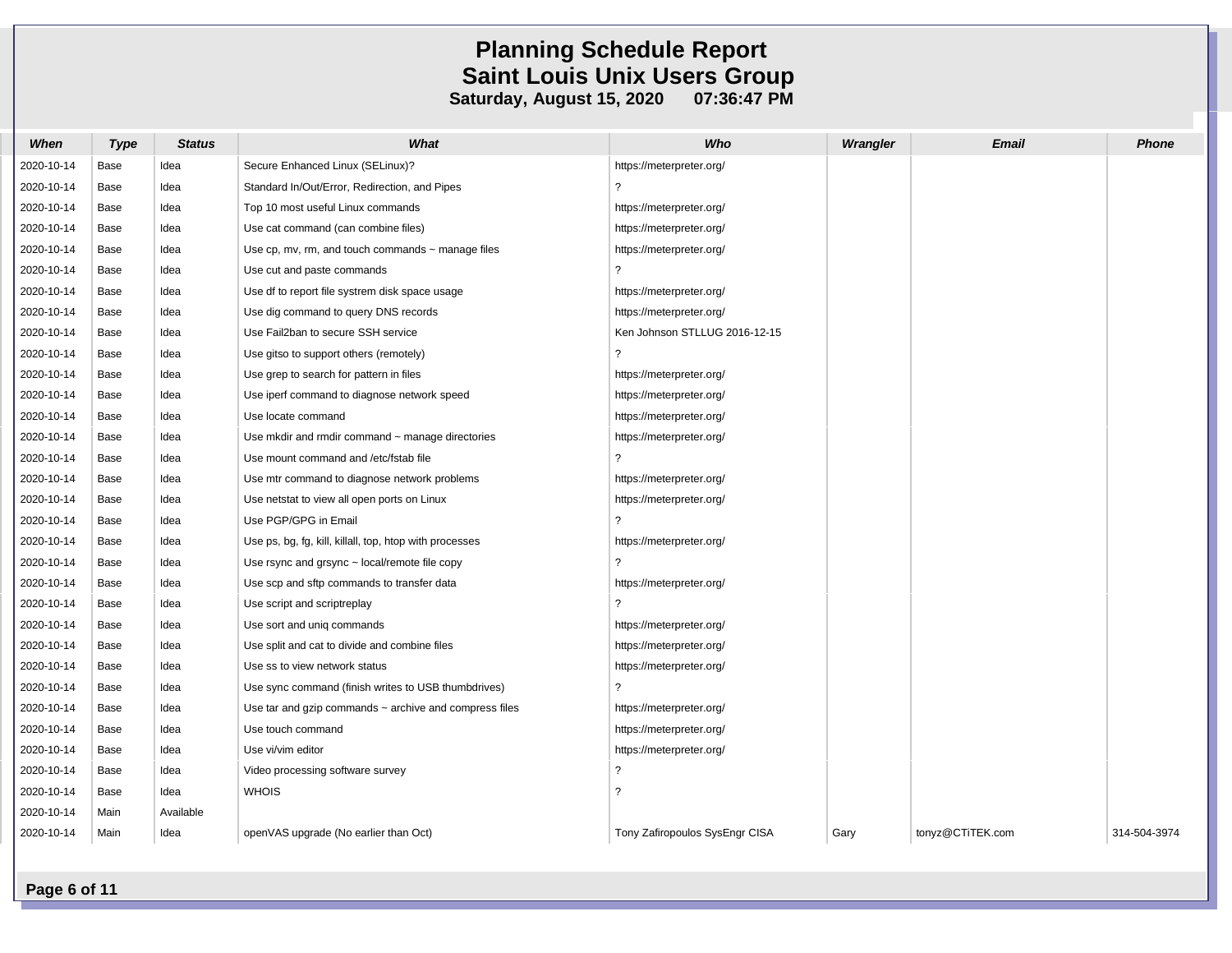| When       | <b>Type</b>   | <b>Status</b> | What                                              | Who | Wrangler | <b>Email</b> | Phone |
|------------|---------------|---------------|---------------------------------------------------|-----|----------|--------------|-------|
| 2020-10-15 | <b>STLLUG</b> | Available     |                                                   |     |          |              |       |
| 2020-10-27 | <b>NEWLUG</b> |               | Newcomer Linux Users Group ~ ONLINE               |     |          |              |       |
| 2020-11-02 | Steercom      |               | SLUUG Steering Committee ~ ONLINE                 |     |          |              |       |
| 2020-11-05 | <b>SLACC</b>  |               | St. Louis Area Computer Club ~ ONLINE             |     |          |              |       |
| 2020-11-11 |               |               | <b>HOLIDAY Vetrans Day</b>                        |     |          |              |       |
| 2020-11-11 | Base          | Available     |                                                   |     |          |              |       |
| 2020-11-11 | Main          | Available     |                                                   |     |          |              |       |
| 2020-11-19 | <b>STLLUG</b> | Available     |                                                   |     |          |              |       |
| 2020-11-24 | <b>NEWLUG</b> |               | Newcomer Linux Users Group ~ ONLINE               |     |          |              |       |
| 2020-11-26 |               |               | <b>HOLIDAY Thanksgiving Day</b>                   |     |          |              |       |
| 2020-11-30 | Steercom      |               | SLUUG Steering Committee for December ~ ONLINE    |     |          |              |       |
| 2020-12-03 | <b>SLACC</b>  |               | St. Louis Area Computer Club ~ ONLINE             |     |          |              |       |
| 2020-12-09 | Base          | Available     |                                                   |     |          |              |       |
| 2020-12-09 | Main          | Available     |                                                   |     |          |              |       |
| 2020-12-15 | <b>NEWLUG</b> |               | Newcomer Linux Users Group ~ 3rd Tuesday ~ ONLINE |     |          |              |       |
| 2020-12-17 | <b>STLLUG</b> | Available     |                                                   |     |          |              |       |
| 2020-12-24 |               |               | Christmas Eve                                     |     |          |              |       |
| 2020-12-25 |               |               | <b>HOLDIAY Christmas Day</b>                      |     |          |              |       |
| 2020-12-31 |               |               | New Year Eve                                      |     |          |              |       |
| 2021-01-01 |               |               | <b>HOLIDAY New Year 2021</b>                      |     |          |              |       |
| 2021-01-04 | Steercom      |               | SLUUG Steering Committee ~ ONLINE                 |     |          |              |       |
| 2021-01-07 | <b>SLACC</b>  |               | St. Louis Area Computer Club ~ ONLINE             |     |          |              |       |
| 2021-01-13 | Base          | Available     |                                                   |     |          |              |       |
| 2021-01-13 | Main          | Available     |                                                   |     |          |              |       |
| 2021-01-21 | <b>STLLUG</b> | Available     |                                                   |     |          |              |       |
| 2021-01-26 | <b>NEWLUG</b> |               | Newcomer Linux Users Group ~ ONLINE               |     |          |              |       |
| 2021-02-01 | Steercom      |               | SLUUG Steering Committee ~ ONLINE                 |     |          |              |       |
| 2021-02-04 | <b>SLACC</b>  |               | St. Louis Area Computer Club ~ ONLINE             |     |          |              |       |
| 2021-02-10 |               |               | SLUUG Annual Meeting and Elections                |     |          |              |       |
| 2021-02-10 | Base          | Available     |                                                   |     |          |              |       |
| 2021-02-10 | Main          | Available     |                                                   |     |          |              |       |
| 2021-02-18 | <b>STLLUG</b> | Available     |                                                   |     |          |              |       |
| 2021-02-23 | <b>NEWLUG</b> |               | Newcomer Linux Users Group ~ ONLINE               |     |          |              |       |
|            |               |               |                                                   |     |          |              |       |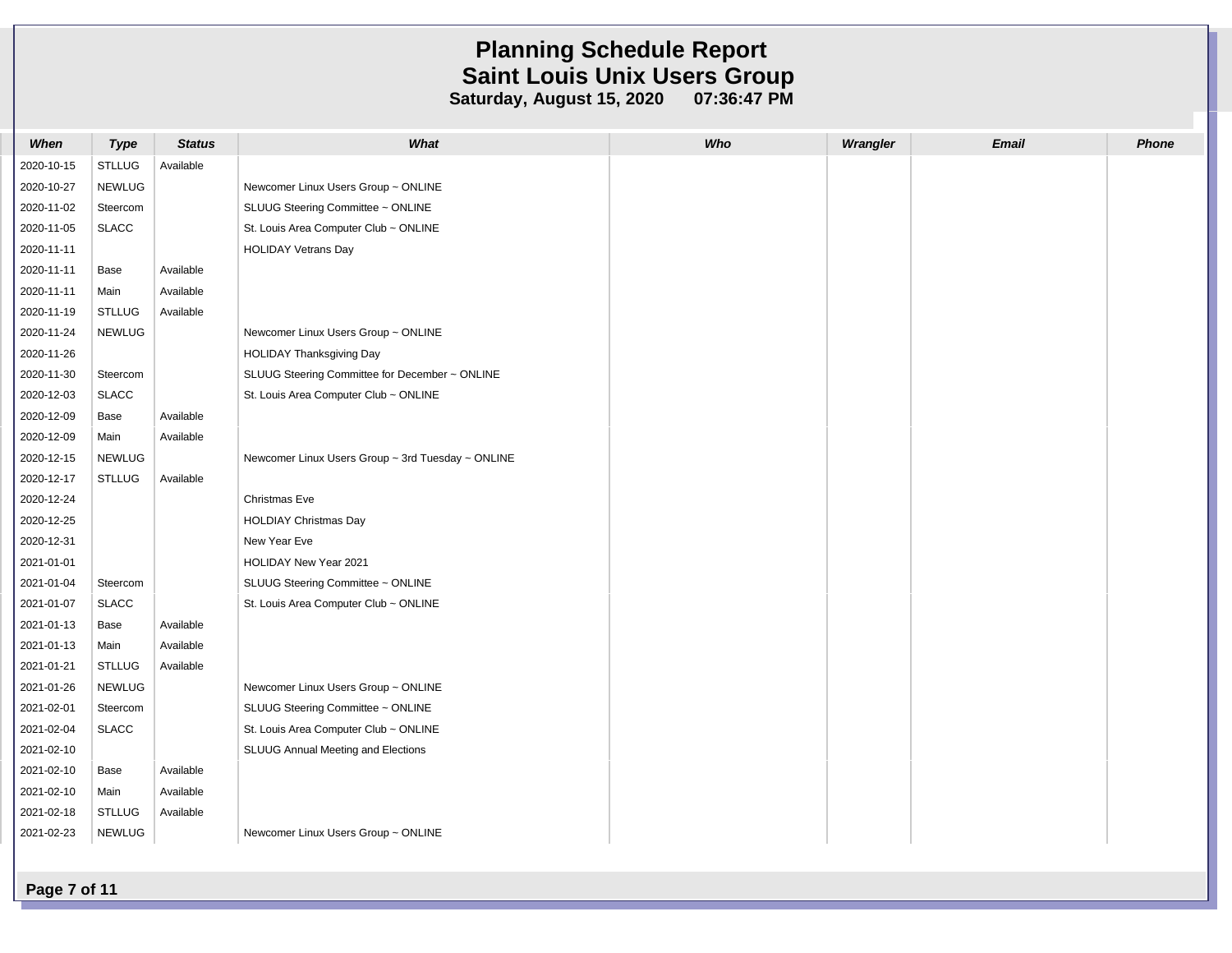| When       | <b>Type</b>   | <b>Status</b> | What                                               | Who                         | Wrangler | <b>Email</b>        | Phone        |
|------------|---------------|---------------|----------------------------------------------------|-----------------------------|----------|---------------------|--------------|
| 2021-03-01 | Steercom      |               | SLUUG Steering Committee ~ ONLINE                  |                             |          |                     |              |
| 2021-03-04 | <b>SLACC</b>  |               | St. Louis Area Computer Club ~ ONLINE              |                             |          |                     |              |
| 2021-03-10 | Base          | Available     |                                                    |                             |          |                     |              |
| 2021-03-10 | Main          | Available     |                                                    |                             |          |                     |              |
| 2021-03-18 | <b>STLLUG</b> | Available     |                                                    |                             |          |                     |              |
| 2021-03-23 | <b>NEWLUG</b> |               | Newcomer Linux Users Group ~ ONLINE                |                             |          |                     |              |
| 2021-03-29 | Steercom      |               | SLUUG Steering Committee ~ ONLINE                  |                             |          |                     |              |
| 2021-04-01 | <b>SLACC</b>  |               | St. Louis Area Computer Club ~ ONLINE              |                             |          |                     |              |
| 2021-04-14 | Base          | Available     |                                                    |                             |          |                     |              |
| 2021-04-14 | Main          | Available     |                                                    |                             |          |                     |              |
| 2021-04-15 | <b>STLLUG</b> | Available     |                                                    |                             |          |                     |              |
| 2021-04-27 | <b>NEWLUG</b> |               | Newcomer Linux Users Group ~ ONLINE                |                             |          |                     |              |
| 2021-05-20 | <b>STLLUG</b> | Available     |                                                    |                             |          |                     |              |
| 2038-01-18 |               |               | Year 2038 Problem Eve (Y2038 or Y2k38 or Unix Y2K) |                             |          |                     |              |
| 2038-01-18 | a             |               |                                                    |                             |          |                     |              |
| 2038-01-18 | Base          | Idea          | SLUUG Calendar on Thunderbird Calendar             | Stan R                      |          |                     |              |
| 2038-01-18 | Base          | Not Ready     | Using Data Form in Calc                            | Stan R                      | Gary     | stanr@sluug.org     | 314-298-1183 |
| 2038-01-18 | Base          | Secondary     | Keyboard Karaoke                                   | $\overline{\phantom{a}}$    |          |                     |              |
| 2038-01-18 | Base          | Tutorial      | Learning Linux by Exploring                        | Stan R                      |          |                     |              |
| 2038-01-18 | Base          | Withdrawn     | SplashTop (Commercial Site)                        | $\overline{?}$              |          |                     |              |
| 2038-01-18 | Base          | Withdrawn     | Using UUCP in this Century                         | <b>Terry Linhardt</b>       | Gary     | tlinhardt@gmail.com |              |
| 2038-01-18 | Main          | Impossible    | Research utilization of Linux at SLU               | Erik Kaufman                | Gary     |                     |              |
| 2038-01-18 | <b>STLLUG</b> | Idea          | The Year of Linux on the Desktop                   | <b>Linus Tovalds</b>        | R.M.S.   |                     |              |
| 2038-01-18 | <b>STLLUG</b> | Impossible    | Belenix Linux (Discontinued)                       | Jeff Logullo                |          |                     |              |
| 2038-01-18 | <b>STLLUG</b> | Withdrawn     | Everything I Know About SAMBA                      | Stan R                      | Stan R   | stanr@sluug.org     | 314-298-1183 |
| 2038-01-18 | TBD           | Idea          | 3D Printing                                        | $\overline{?}$              |          |                     |              |
| 2038-01-18 | <b>TBD</b>    | Idea          | AIX current release, features, future              | Someone from IBM corporate? |          |                     |              |
| 2038-01-18 | TBD           | Idea          | Ansible (more in-depth, hands-on)                  | $\ddot{\phantom{0}}$        |          |                     |              |
| 2038-01-18 | TBD           | Idea          | Apple current release, features, future            | $\overline{?}$              |          |                     |              |
| 2038-01-18 | TBD           | Idea          | <b>Bitcoin</b>                                     | $\overline{\phantom{a}}$    |          |                     |              |
| 2038-01-18 | TBD           | Idea          | Build and Manage Desktop Applications              | $\overline{?}$              | Lee      |                     |              |
| 2038-01-18 | TBD           | Idea          | CoffeeScript, HAML, and SASS                       | Craig Buchek                |          |                     |              |
| 2038-01-18 | TBD           | Idea          | coreboot                                           | $\overline{?}$              |          |                     |              |
|            |               |               |                                                    |                             |          |                     |              |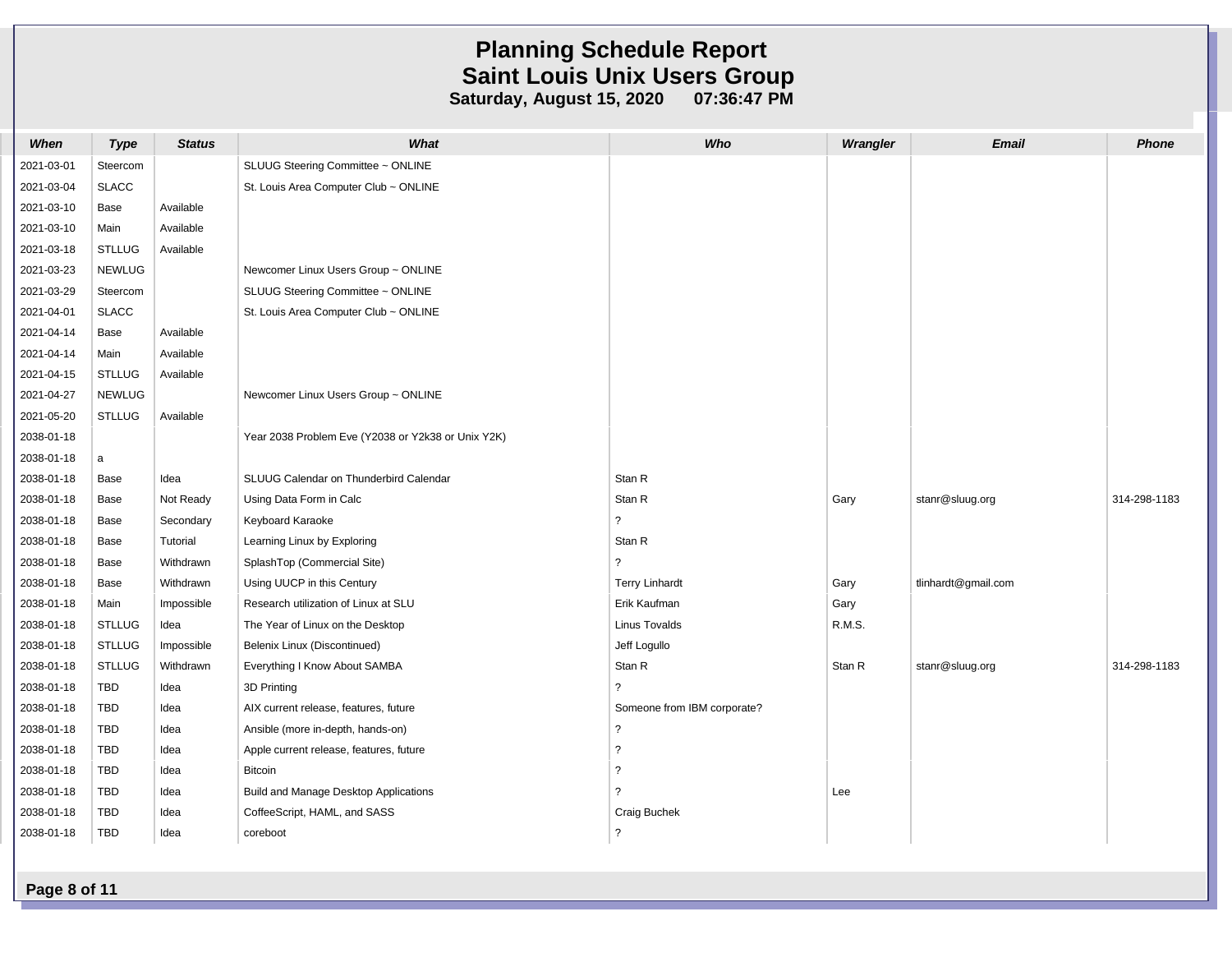| When       | <b>Type</b> | <b>Status</b> | What                                    | Who                      | Wrangler | <b>Email</b>        | <b>Phone</b> |
|------------|-------------|---------------|-----------------------------------------|--------------------------|----------|---------------------|--------------|
| 2038-01-18 | TBD         | Idea          | CPUs                                    | $\overline{?}$           |          |                     |              |
| 2038-01-18 | TBD         | Idea          | Current tools for web development       | ?                        |          |                     |              |
| 2038-01-18 | TBD         | Idea          | Desktop Distro roundup                  | $\overline{?}$           |          |                     |              |
| 2038-01-18 | TBD         | Idea          | Desktop Environment roundup             | $\overline{\phantom{a}}$ |          |                     |              |
| 2038-01-18 | TBD         | Idea          | Developing for (web, native) iPhone     | ?                        |          |                     |              |
| 2038-01-18 | TBD         | Idea          | Diversity in Tech                       | ?                        |          |                     |              |
| 2038-01-18 | TBD         | Idea          | Emacs                                   | Deech?                   |          |                     |              |
| 2038-01-18 | TBD         | Idea          | Fedora Design Suite                     | ?                        |          |                     |              |
| 2038-01-18 | TBD         | Idea          | Fedora Security Lab                     | ?                        |          |                     |              |
| 2038-01-18 | <b>TBD</b>  | Idea          | <b>Flying Boxes</b>                     | Kyle Cordes              |          |                     |              |
| 2038-01-18 | TBD         | Idea          | Gaming on Linux with Steam              | ?                        |          |                     |              |
| 2038-01-18 | TBD         | Idea          | Geo-separation of data centers          | $\overline{?}$           |          |                     |              |
| 2038-01-18 | TBD         | Idea          | Gnome 3 (getting past the hate)         | ?                        |          |                     |              |
| 2038-01-18 | TBD         | Idea          | GPU processing                          | ?                        |          |                     |              |
| 2038-01-18 | TBD         | Idea          | <b>GUI builders</b>                     | $\overline{?}$           |          |                     |              |
| 2038-01-18 | TBD         | Idea          | Homebrew on Linux, macOS and Win10      | $\overline{?}$           | Don E.   | don.ellis@gmail.com |              |
| 2038-01-18 | TBD         | Idea          | Hostirian/Primary.NET Data Center       | ?                        |          |                     |              |
| 2038-01-18 | TBD         | Idea          | HP-UX current release, features, future | ?                        |          |                     |              |
| 2038-01-18 | <b>TBD</b>  | Idea          | <b>HTML</b>                             | Craig Buchek             |          |                     |              |
| 2038-01-18 | TBD         | Idea          | <b>HTTP</b>                             | Craig Buchek             |          |                     |              |
| 2038-01-18 | TBD         | Idea          | IBM Virtualization Demonstration        | Sammie Allum             |          |                     |              |
| 2038-01-18 | TBD         | Idea          | Key Management                          | Yi Yang                  |          |                     |              |
| 2038-01-18 | TBD         | Idea          | logcheck, fcheck                        | Craig Buchek             |          |                     |              |
| 2038-01-18 | TBD         | Idea          | MAC OSX server                          | $\overline{?}$           |          |                     |              |
| 2038-01-18 | TBD         | Idea          | Mac OS X topics                         | Craig Buchek             |          |                     |              |
| 2038-01-18 | TBD         | Idea          | Mind-mapping Applications               | $\overline{?}$           |          |                     |              |
| 2038-01-18 | TBD         | Idea          | Munin (resource monitoring)             | ?                        |          |                     |              |
| 2038-01-18 | TBD         | Idea          | MySQL                                   | Jeff Logullo             |          |                     |              |
| 2038-01-18 | TBD         | Idea          | NoSQL                                   | ?                        |          |                     |              |
| 2038-01-18 | <b>TBD</b>  | Idea          | Nuclear Belly Button Battery            | $\mathcal{P}$            |          |                     |              |
| 2038-01-18 | <b>TBD</b>  | Idea          | OpenBSD for Linux Users                 | Ken Johnson              |          |                     |              |
| 2038-01-18 | TBD         | Idea          | OpenID/OAuth                            | ?                        |          |                     |              |
| 2038-01-18 | <b>TBD</b>  | Idea          | pfSense (firewall/router)               | ?                        |          |                     |              |

**Page 9 of 11**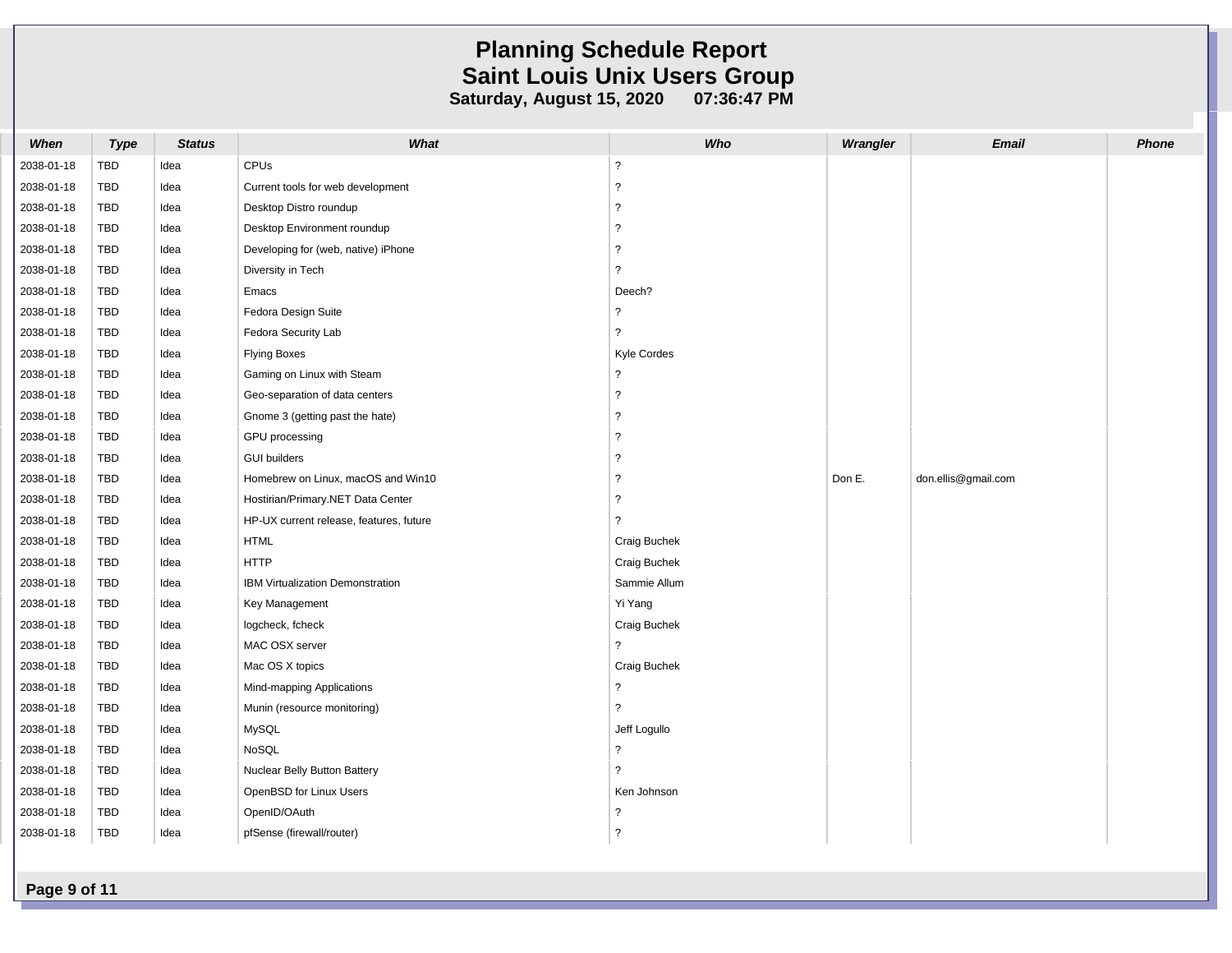| When       | <b>Type</b> | <b>Status</b> | What                                                     | Who                          | Wrangler | <b>Email</b> | <b>Phone</b> |
|------------|-------------|---------------|----------------------------------------------------------|------------------------------|----------|--------------|--------------|
| 2038-01-18 | TBD         | Idea          | PHP hello world talk with the PHP group                  | $\overline{?}$               |          |              |              |
| 2038-01-18 | TBD         | Idea          | PHP or generic programming language                      | $\ddot{\phantom{0}}$         |          |              |              |
| 2038-01-18 | <b>TBD</b>  | Idea          | Project Indiana                                          | Jeff Logullo                 |          |              |              |
| 2038-01-18 | TBD         | Idea          | Recent NSA and Security Updates                          | $\overline{\phantom{0}}$     |          |              |              |
| 2038-01-18 | TBD         | Idea          | Recovering from disaster                                 | ?                            |          |              |              |
| 2038-01-18 | TBD         | Idea          | Red Hat Cloud Topics                                     | Joe "Zonker" Brockmeier      |          |              |              |
| 2038-01-18 | <b>TBD</b>  | Idea          | Red Hat Community Topics                                 | Joe "Zonker" Brockmeier      |          |              |              |
| 2038-01-18 | <b>TBD</b>  | Idea          | Red Hat Enterprise Linux (RHEL) or Fedora                | Tried Clark Smith at Red Hat |          |              |              |
| 2038-01-18 | TBD         | Idea          | Red Hat Topics                                           | Joe "Zonker" Brockmeier      |          |              |              |
| 2038-01-18 | <b>TBD</b>  | Idea          | R statistics package                                     | $\overline{?}$               |          |              |              |
| 2038-01-18 | <b>TBD</b>  | Idea          | Ruby on Rails                                            | Craig Buchek                 |          |              |              |
| 2038-01-18 | TBD         | Idea          | SASL                                                     | $\overline{?}$               |          |              |              |
| 2038-01-18 | TBD         | Idea          | Scribus                                                  | Stan R                       |          |              |              |
| 2038-01-18 | <b>TBD</b>  | Idea          | Security Issues                                          | Yi Yang                      |          |              |              |
| 2038-01-18 | TBD         | Idea          | Setting up an Email server                               | ?                            |          |              |              |
| 2038-01-18 | <b>TBD</b>  | Idea          | Solaris or OpenSolaris current release, features, future | ?                            |          |              |              |
| 2038-01-18 | <b>TBD</b>  | Idea          | SuSE or OpenSUSE recent releases                         | Gary Hollingsworth?          |          |              |              |
| 2038-01-18 | <b>TBD</b>  | Idea          | Technical Books That Had an Impact                       | Ken Johnson                  |          |              |              |
| 2038-01-18 | <b>TBD</b>  | Idea          | Test-Driven Development                                  | Craig Buchek                 |          |              |              |
| 2038-01-18 | TBD         | Idea          | Test-Driven Development                                  | <b>Brian Button</b>          |          |              |              |
| 2038-01-18 | <b>TBD</b>  | Idea          | The Swiss Army Knife of ffmpeg                           | Kyle Cordes                  |          |              |              |
| 2038-01-18 | <b>TBD</b>  | Idea          | <b>USB</b>                                               | $\overline{?}$               |          |              |              |
| 2038-01-18 | TBD         | Idea          | Use vericrypt                                            | stanr MAIN 2019-06-12        |          |              |              |
| 2038-01-18 | <b>TBD</b>  | Idea          | VMware                                                   | Matt Skipton                 | C. Fitch |              |              |
| 2038-01-18 | <b>TBD</b>  | Idea          | VPN ~ Virtual NeworkComputing                            | $\tilde{?}$                  |          |              |              |
| 2038-01-18 | TBD         | Idea          | Web Browsers                                             | Craig Buchek                 |          |              |              |
| 2038-01-18 | <b>TBD</b>  | Idea          | <b>Web Servers</b>                                       | Craig Buchek                 |          |              |              |
| 2038-01-18 | <b>TBD</b>  | Idea          | Wehrenberg Theaters Digital Projectors                   | $\overline{?}$               | Gary     |              |              |
| 2038-01-18 | <b>TBD</b>  | Idea          | wget and curl                                            | Craig Buchek                 |          |              |              |
| 2038-01-18 | <b>TBD</b>  | Idea          | WireGuard                                                | $\overline{?}$               |          |              |              |
| 2038-01-18 | TBD         | Idea          | <b>ZFS</b>                                               | Jeff Logullo                 |          |              |              |
| 2038-01-18 | <b>TBD</b>  | Idea          | ZFS Versioning Filenames (snapshots?)                    | Jeff Logullo                 |          |              |              |
| 2038-01-18 | <b>TBD</b>  | POC           | This is our Kansas City contact with Red Hat             | Adam R. Motlik               | Gary     |              | 314-266-8048 |

**Page 10 of 11**